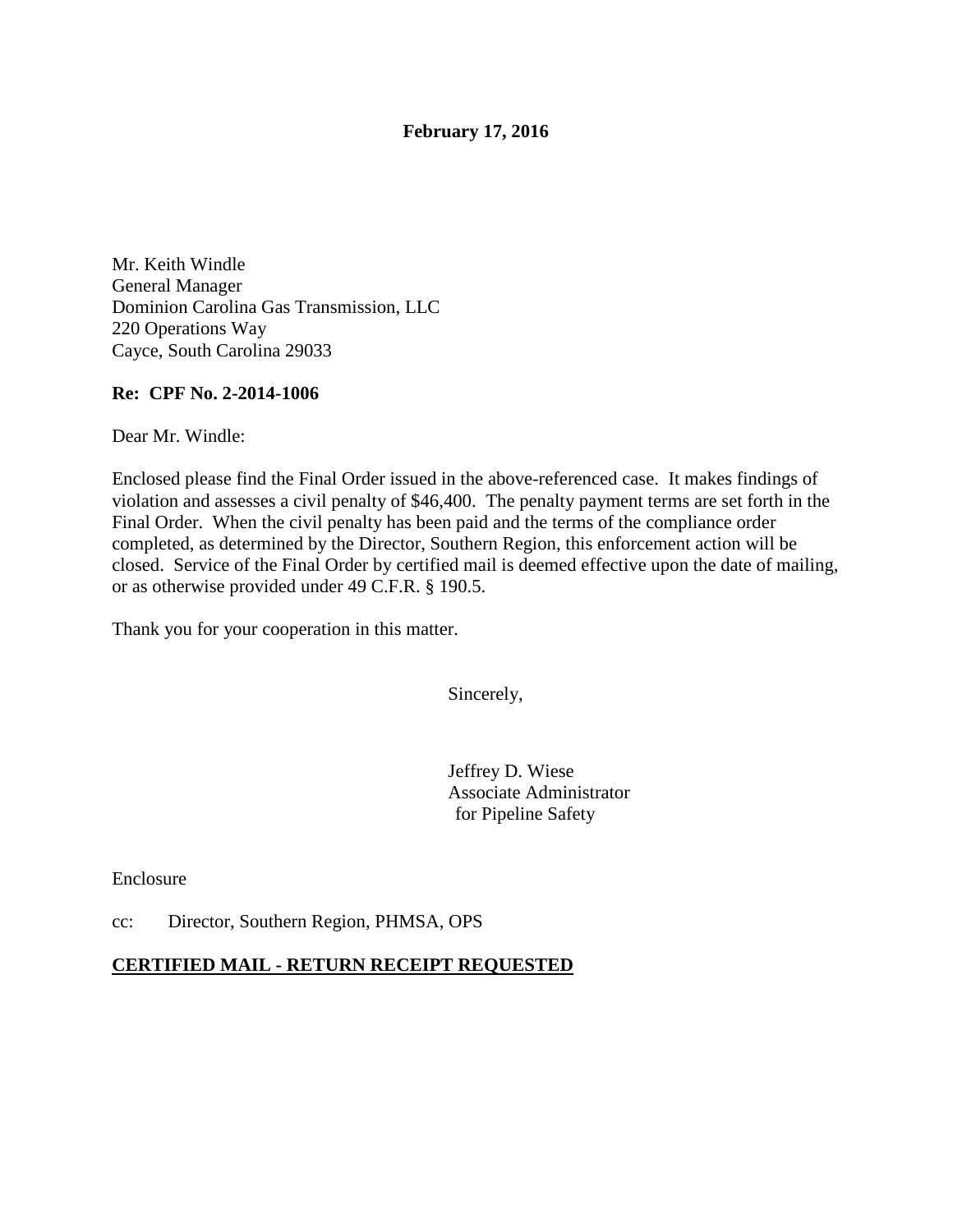## **U.S. DEPARTMENT OF TRANSPORTATION PIPELINE AND HAZARDOUS MATERIALS SAFETY ADMINISTRATION OFFICE OF PIPELINE SAFETY WASHINGTON, D.C. 20590**

| In the Matter of                                      |                     |
|-------------------------------------------------------|---------------------|
|                                                       |                     |
| <b>Dominion Carolina Gas Transmission, LLC,</b>       |                     |
| (successor of Carolina Gas Transmission Corporation,) | CPF No. 2-2014-1006 |
| a subsidiary of Dominion Midstream Partners, LP),     |                     |
|                                                       |                     |
| Respondent.                                           |                     |
|                                                       |                     |

## **FINAL ORDER**

On July 30-31, 2014, pursuant to 49 U.S.C. § 60117, a representative of the Pipeline and Hazardous Materials Safety Administration (PHMSA), Office of Pipeline Safety (OPS), conducted an on-site pipeline safety inspection of the facilities and records of Carolina Gas Transmission Corporation (CGT or Respondent) in Cayce, South Carolina. CGT was subsequently sold to Dominion Resources, Inc., and is now known as Dominion Carolina Gas Transmission (DCGT), a subsidiary of Dominion Midstream Partners  $LP<sup>1</sup>$  DCGT is an interstate natural gas transportation company that operates approximately 1,467 miles of gas transmission pipeline in South Carolina and Georgia.<sup>2</sup>

As a result of the inspection, the Director, Southern Region, OPS (Director), issued to CGT, by letter dated October 22, 2014, a Notice of Probable Violation, Proposed Civil Penalty and Proposed Compliance Order (Notice), which also included a warning pursuant to 49 C.F.R. § 190.205. In accordance with 49 C.F.R. § 190.207, the Notice proposed finding that CGT had violated 49 C.F.R. §§ 192.616 and 192.805 and proposed assessing a civil penalty of \$46,400 for the alleged violations. The Notice also proposed ordering Respondent to take certain measures to correct the alleged violations. The warning item required no further action, but warned the operator to correct the probable violation.

 $\overline{a}$ 

<sup>&</sup>lt;sup>1</sup> Effective February 1, 2015, Dominion Resources, Inc. acquired Carolina Gas Transmission Corporation (CGT) from SCANA Corp. On March 24, CGT assumed its new name as Dominion Carolina Gas Transmission, LLC, and on April 1, 2015, Dominion Midstream Partners, LP, acquired Dominion Carolina Gas Transmission from Dominion Resources, Inc.

<sup>&</sup>lt;sup>2</sup> Current as of December 16, 2015 (https://www.carolinagastransmission.com/about-cgt)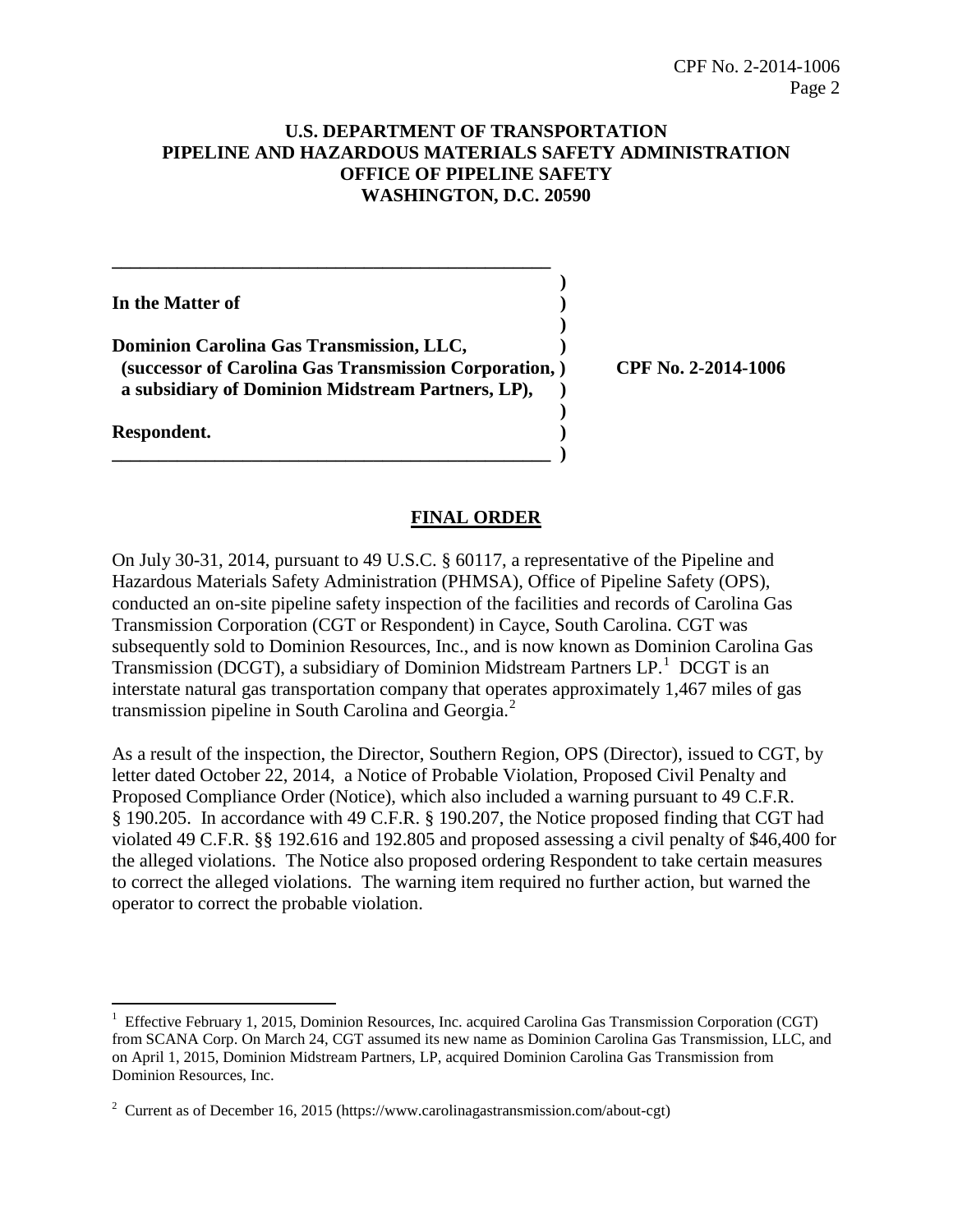CGT responded to the Notice by letter dated December 4, 2014 (Response). The company contested the allegations, offered additional information in response to the Notice, and requested that the proposed civil penalty be eliminated. CGT did not request a hearing and therefore has waived its right to one.

## **FINDINGS OF VIOLATION**

The Notice alleged that Respondent violated 49 C.F.R. Part 192, as follows:

**Item 1:** The Notice alleged that Respondent violated 49 C.F.R. § 192.616 (a), which states:

#### **§ 192.616 Public awareness.**

(a) Except for an operator of a master meter or petroleum gas system covered under paragraph (j) of this section, each pipeline operator must develop and implement a written continuing public education program that follows the guidance provided in the American Petroleum Institute's (API) Recommended Practice (RP) 1162 (incorporated by reference, *see* § 192.7).

The regulation references API RP 1162, which states, in relevant part:

#### **API RP 1162 (1st Edition)**

#### **Section 8.3**

The operator should complete an annual audit or review of whether the program has been developed and implemented according to the guidelines in this RP. The purpose of the audit is to answer the following two questions:

- Has the Public Awareness Program been developed and written to address the objectives, elements and baseline schedule as described in Section 2 and the remainder of this RP?

- Has the Public Awareness Program been implemented and documented according to the written program?

Appendix E includes a sample set of questions that will aid an operator in auditing the program implementation process.

The operator should use one of the following three alternative methodologies when completing an annual audit of program implementation:

- Internal self-assessments using, for example, an internal working group, or

- Third-party audits where the evaluation is undertaken by a third-party engaged to conduct an assessment and provide recommendations for improving the program design or implementation, or

- Regulatory inspections, undertaken by inspectors working for federal or state regulators who inspect operator pipeline programs subject to pipeline safety regulations.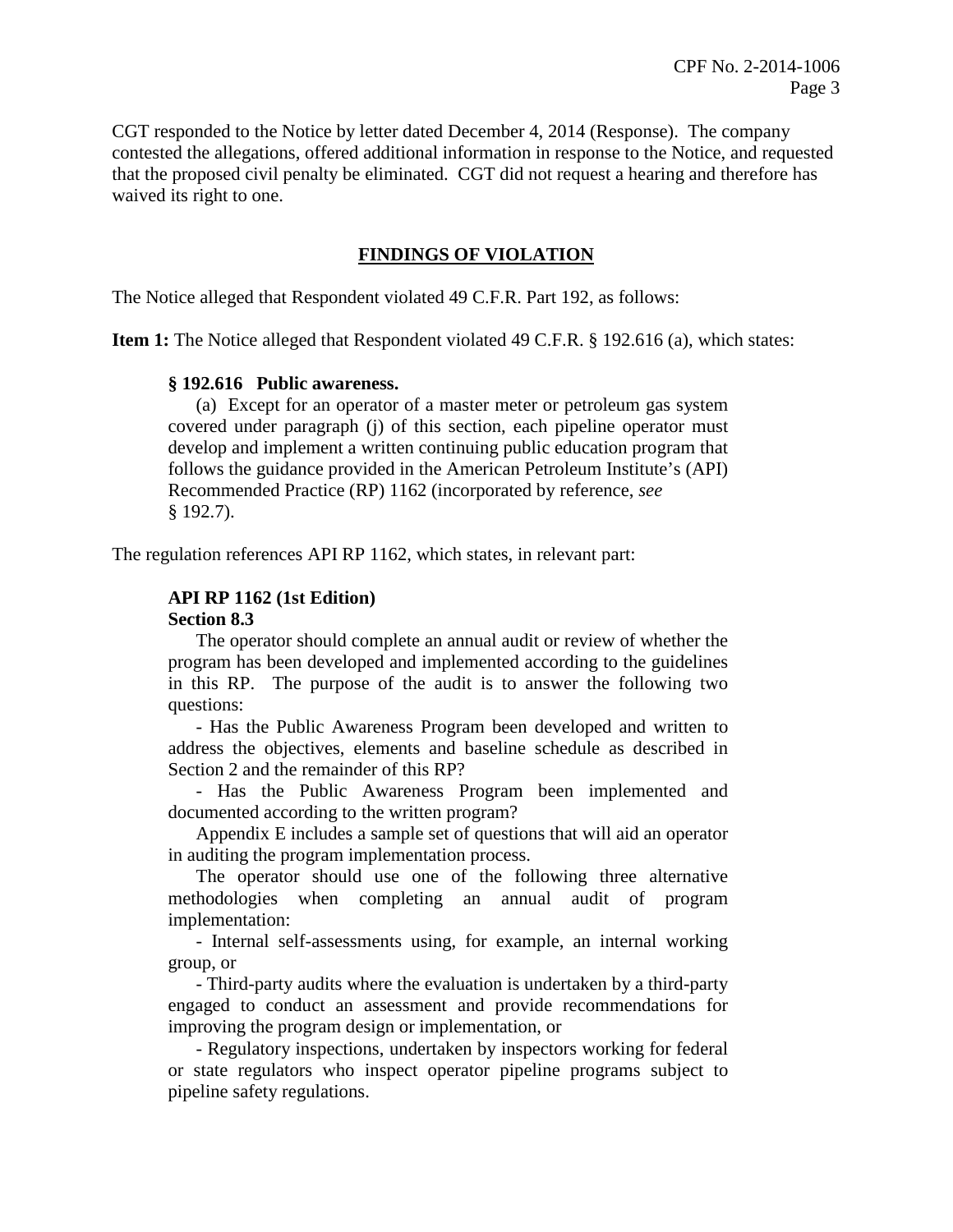The Notice alleged that Respondent violated 49 C.F.R. § 192.616(a) by failing to conduct annual audits or reviews of its written Pipeline Public Awareness Plan (PAP) to determine whether the program was developed and implemented in accordance with API RP 1162. Specifically, the Notice alleged that at the time of the 2014 PHMSA inspection, CGT could not verify, and did not provide any evidence to PHMSA to show that it had conducted any annual audits or reviews of its PAP from April 20, 2011 (the last date of a previous PHMSA Public Awareness inspection), to July 31, 2014, the last day of the current inspection.

In its Response, CGT asserted that PHMSA had misunderstood the steps CGT had taken to effect compliance.<sup>3</sup> CGT claimed that it relied on the 2011 PHMSA inspection that occurred on April 18-20, 2011, for compliance with the annual audit requirement, as allowed under API RP 1162. The 2011 inspection resulted in an OPS detailed review of CGT's PAP that was documented on PHMSA PAP Effectiveness Inspection Form 21. For the 2012 and 2013 audit years, CGT asserted that it had completed internal self-assessments of its PAP development and implementation, labeled "Policy/Procedure Review Forms" dated March 15, 2012, and March 15, 2013.

CGT never mentioned its intention to use the 2011 documentation report to fulfill its regulatory mandate before this Notice despite having its most senior PAP officials directly involved with the 2014 inspection. Additionally, the 2011 inspection report does not meet the regulatory requirements in part because it did not contain sufficient detail on the current state of the policy; it focused on too broad a time period (approximately 2006 to 2011). In terms of the 2012 and 2013 annual audits, CGT has provided them as Exhibits A and B in its Response.<sup>4</sup> Both are audit forms or checklists that contain assertions of review and room for stating which areas of the PAP should be revised, but do not contain answers to the specific questions required under API RP 1162 Section 8.3.

CGT's arguments are unconvincing. During the 2014 inspection, CGT did not offer evidence documenting fulfillment of their annual duty under API RP 1162 despite having the most senior PAP officials available, and while the 2011 documentation report could have served as an effective review, it was only presented as such after the current Notice. In addition, the 2012 and 2013 internal policy review forms lack sufficient detail to meet the standards of API RP 1162. Section 8.3 requires an annual accounting of whether the PAP has been established and promoted according to a particular written program, and while the 2012 and 2013 policy review forms may point to evidence of an in-person review, they certainly do not document that review as required by the regulations. It should also be noted that the 2012 form actually calls for further review, but there is no documentation to show CGT has done that review. CGT does provide a third-party report<sup>5</sup> which devotes a portion to PAP Assessment, but in addition to not being available during the 2014 inspection, this document provides a cursory assessment without

 $\overline{a}$ 

<sup>&</sup>lt;sup>3</sup> Operator Response at 3-6.

<sup>4</sup> Operator Response at 11-14.

<sup>5</sup> Operator Response at Exhibit C.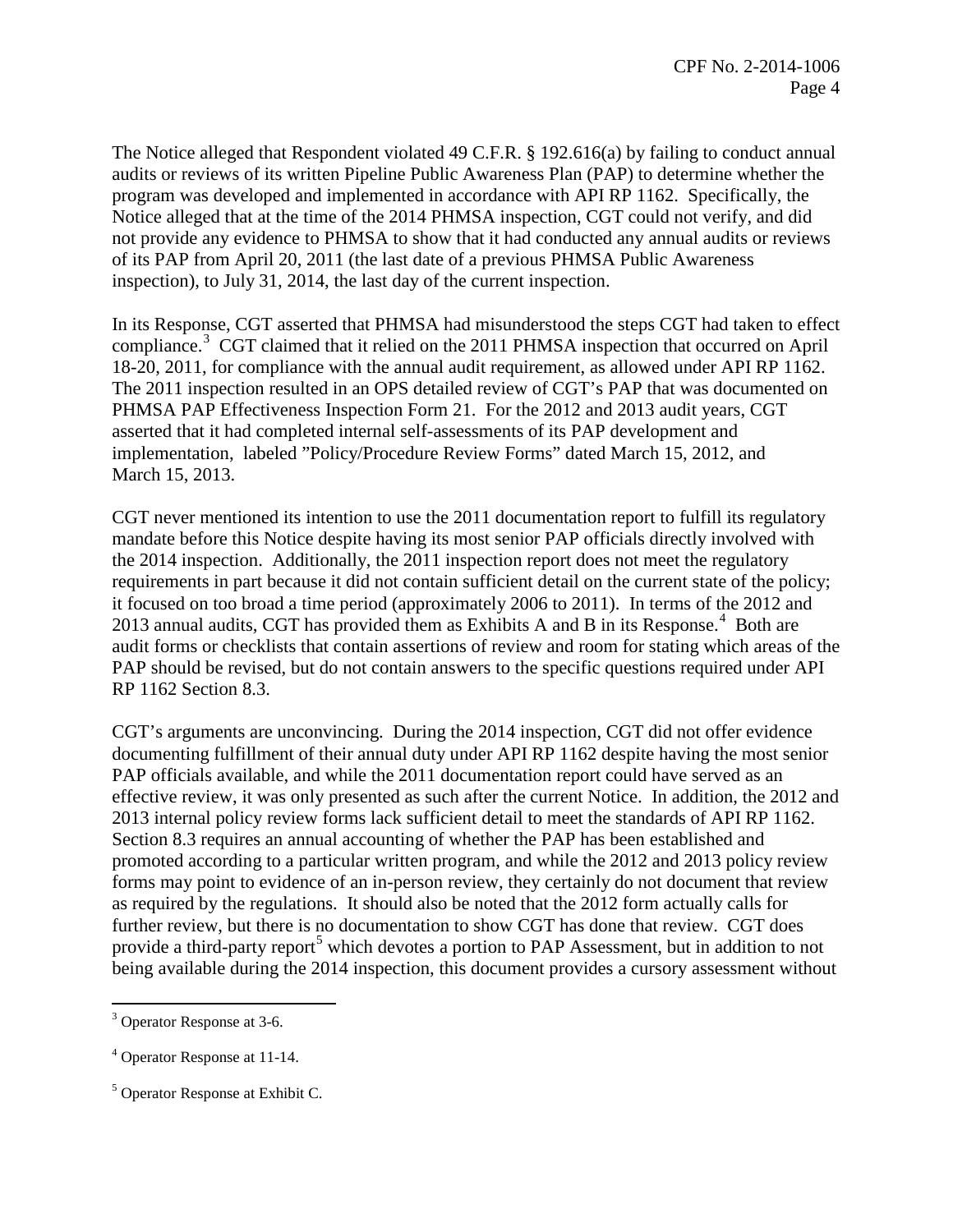details as to PAP program strengths or weaknesses. The complete review only occupies three to four pages of the third-party's complete report, and fails to specifically address the questions presented in Section 8.3.<sup>6</sup> Accordingly, after considering all of the evidence, I find that Respondent violated 49 C.F.R. § 192.616 (a) by failing to conduct annual audits or reviews of its written PAP to determine whether the program was developed and implemented in accordance with API RP 1162.

**Item 2:** The Notice alleged that Respondent violated 49 C.F.R. § 192.616 (a), as quoted above, and API RP 1162 (1st Edition), Section 8.5 – Table 8-1, which states, in relevant part:

> Evaluation of effectiveness of program implementation recommended frequency: No more than four years apart.

According to the Notice, Respondent allegedly violated 49 C.F.R. § 192.616(a) by failing to complete an effectiveness evaluation of its written PAP at intervals of no more than four years. Specifically, the Notice alleged that at the time of the inspection, CGT could not verify, and did not provide any evidence to PHMSA to show, that it had completed an evaluation of the effectiveness of its PAP implementation from the time the effectiveness evaluation was required by the regulations (June 20, 2010) to the last date of the current PHMSA inspection (July 31, 2014).

In its Response, CGT pointed to program effectiveness surveys it had disseminated in 2007, 2008 and  $2010^7$ . A copy of the June 2010 survey was provided in CGT's Response at Exhibit D. In addition, CGT prepared an additional survey subsequent to the 2011 PHMSA inspection, and that (along with an analysis of same) was provided in CGT's response at Exhibits E and F, respectively. CGT considered the 2011 effort as fulfilling its duty under API RP 1162, and therefore claimed that another public awareness program effectiveness evaluation should not be due until 2015.

PHMSA recognizes the efforts undertaken by CGT in 2010 and 2011, but finds them inadequate to meet the requirements of API RP  $1162$ .<sup>8</sup> While the effectiveness surveys provide CGT with broad information on the recipient audience, they fail to provide the kind of granular detail required under a full effectiveness review in API RP 1162. API RP 1162's requirements for a regular and thorough program effectiveness evaluation are clear. Not only is the time requirement clear, but the impetus placed on identifying, targeting and then evaluating the efforts to serve pertinent audiences is spelled out clearly in the Recommended Practice. For instance, API RP 1162, Section 8.4 and Section 8.5, Table 8-1, provide further details on what operators must do:

 $\overline{a}$ <sup>6</sup> Operator Response at 17-79.

<sup>7</sup> Operator Response at 6-9.

<sup>8</sup> PHMSA Recommendation at 3-5.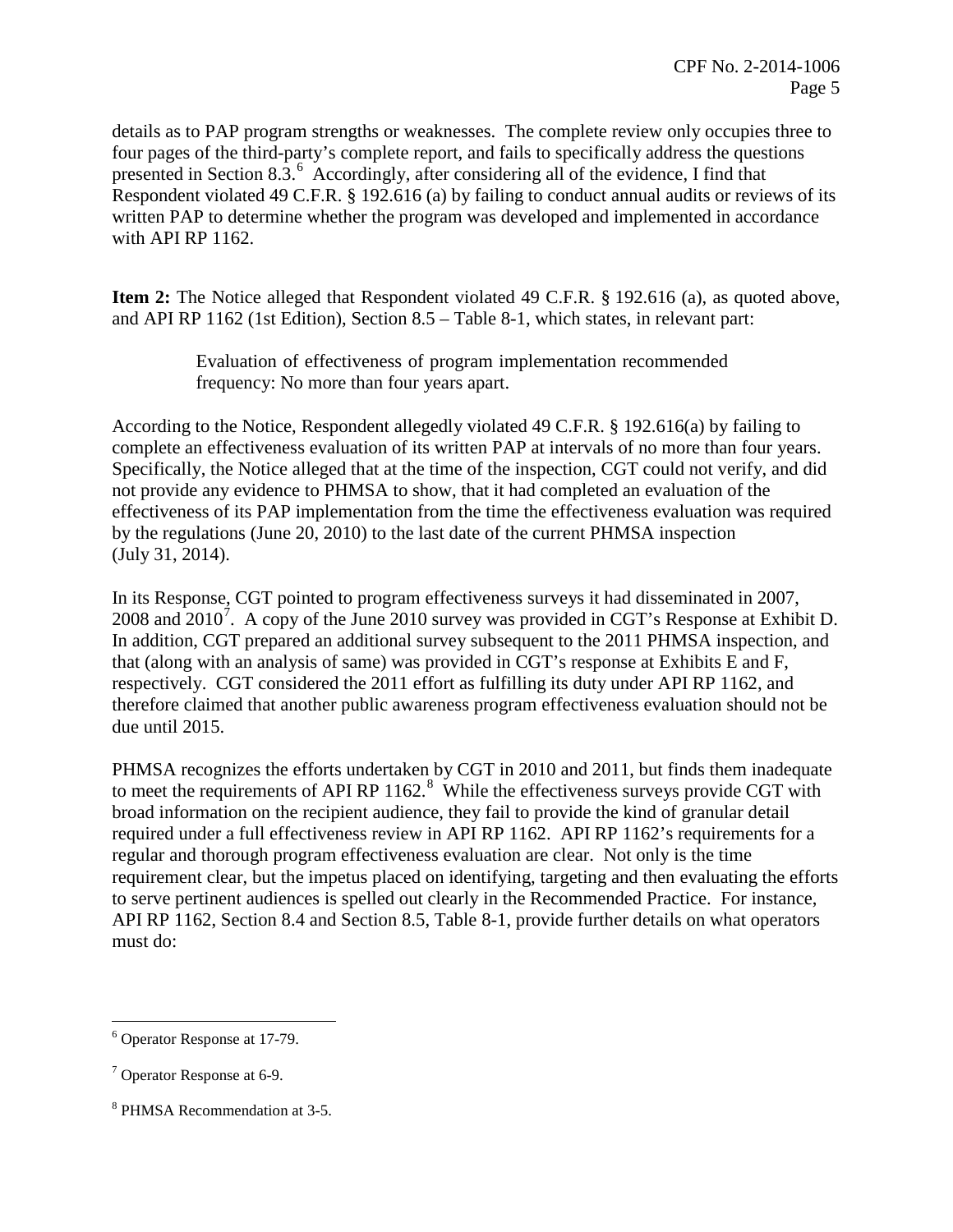- Define the objectives of the public awareness program (awareness, prevention, response)
- Obtain management commitment
- Establish roles and responsibilities of key players in the program
- Identify pipeline assets
- Identify stakeholder audiences
	- o Affected Public
	- o Emergency Officials
	- o Public Officials
	- o Excavators
- Determine coverage area
- Breakdown effectiveness by BOTH types of pipe AND audience
- Determine baseline delivery frequency
- Implement, assess and document the program

The documents provided by CGT were helpful, but were insufficient to meet the clear requirements of the regulations. CGT completed surveys in 2010 and 2011, and provided some analysis of those surveys<sup>9</sup>. Those surveys effectively documented mailer surveys sent to thousands of homes, but failed to document compliance with the thorough requirements of Section 8.5 mentioned above. The most obvious deficiency is shown in the data itself, where CGT's own survey shows it was done without sufficient planning because it reached very few people, and an extremely small number of respondents outside the general public<sup>10</sup>. In addition, there is no evidence that CGT outlined its broader objectives, established roles of key players in its program or obtained management commitment in a systematic way. Accordingly, after considering all of the evidence, I find that Respondent violated 49 C.F.R. § 192.616 (a) by failing to complete a public awareness program effectiveness evaluation of its written PAP at intervals of no more than four years.

These findings of violation will be considered prior offenses in any subsequent enforcement action taken against Respondent.

# **ASSESSMENT OF PENALTY**

Under 49 U.S.C. § 60122, Respondent is subject to an administrative civil penalty not to exceed \$200,000 per violation for each day of the violation, up to a maximum of \$2,000,000 for any related series of violations.<sup>11</sup> In determining the amount of a civil penalty under 49 U.S.C. § 60122 and 49 C.F.R. § 190.225, I must consider the following criteria: the nature, circumstances, and gravity of the violation, including adverse impact on the environment; the degree of Respondent's culpability; the history of Respondent's prior offenses; and any effect

 $\overline{a}$ 

<sup>&</sup>lt;sup>9</sup> Operator Response at  $82 - 128$ .

 $10$  Operator Response at 81, 98, 124 and 128.

<sup>&</sup>lt;sup>11</sup> The Pipeline Safety, Regulatory Certainty, and Job Creation Act of 2011, Pub. L. No. 112-90, § 2(a)(1), 125 Stat. 1904, January 3, 2012, increased the civil penalty liability for violating a pipeline safety standard to \$200,000 per violation for each day of the violation, up to a maximum of \$2,000,000 for any related series of violations.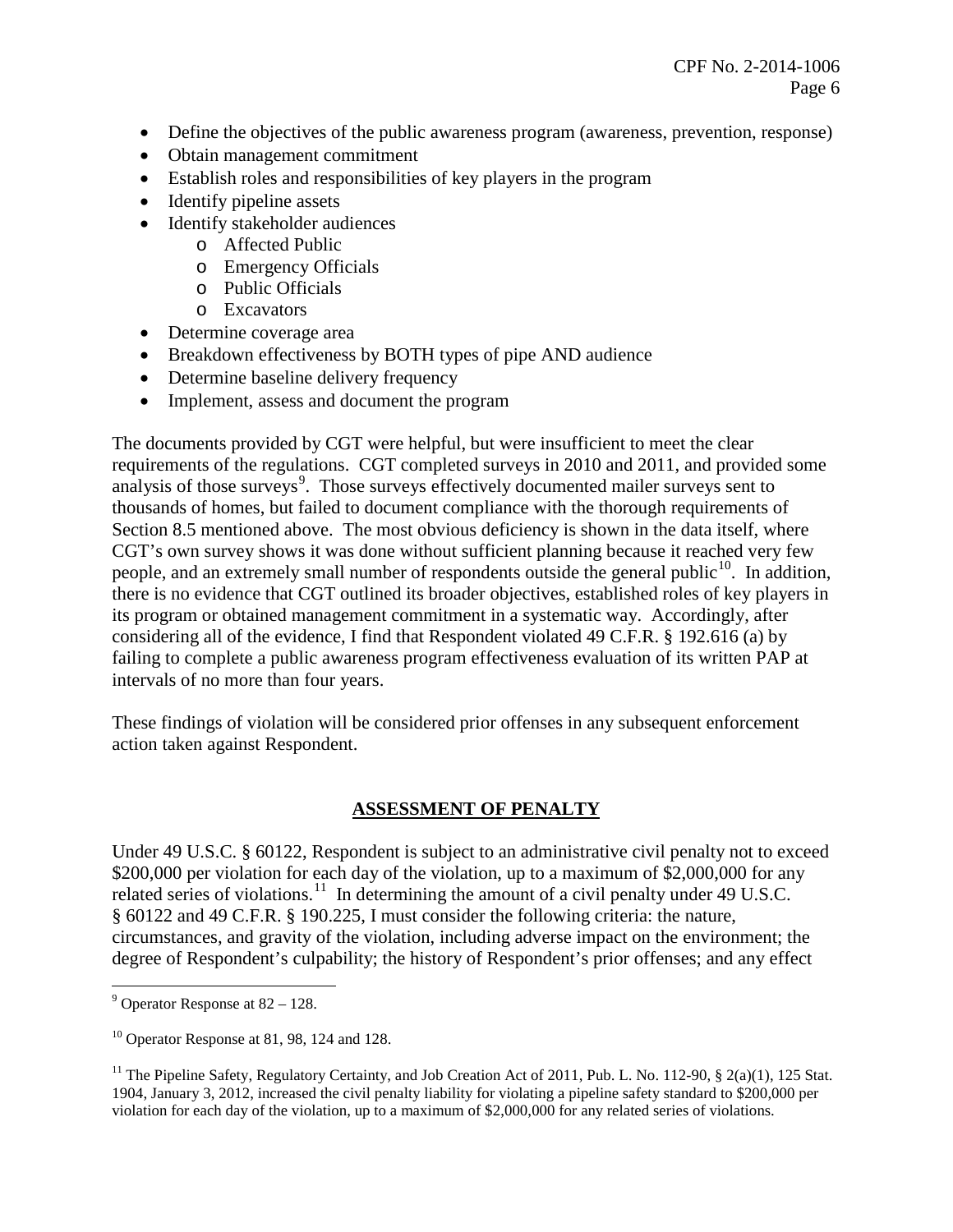that the penalty may have on its ability to continue doing business; and the good faith of Respondent in attempting to comply with the pipeline safety regulations. In addition, I may consider the economic benefit gained from the violation without any reduction because of subsequent damages, and such other matters as justice may require. The Notice proposed a total civil penalty of \$46,400 for the violations cited above.

**Item 1:** The Notice proposed a civil penalty of \$30,600 for Respondent's violation of 49 C.F.R. § 192.616 (a), for failing to conduct annual audits or reviews of its written PAP, to determine whether the program had been developed and implemented in accordance with API RP 1162. Neither the 2011 inspection documentation nor the 2012 and 2013 internal policy review forms contain sufficient specificity to fulfill the detailed regulatory requirements of API RP 1162 Section 8.3. Accordingly, having reviewed the record and considered the assessment criteria and the importance of keeping the community informed, I assess Respondent a civil penalty of \$30,600 for violation of 49 C.F.R. § 192.616 (a).

**Item 2:** The Notice proposed a civil penalty of \$15,800 for Respondent's violation of 49 C.F.R. § 192.616 (a), for failing to complete a public awareness program effectiveness evaluation of its written PAP at intervals of no more than four years. A partial public awareness program effectiveness evaluation in both 2010 and 2011 (subsequent to PHMSA's inspection), was insufficient to meet the extensive requirements necessary to fulfill the regulations and standards in API RP 1162 Section 8.5. PHMSA acknowledges that CGT made an effort at measuring their outreach, but it failed to reach out with particularity to some of the most important members responsible for protection of the community (emergency responders, public officials, etc.). Accordingly, having reviewed the record and considered the assessment criteria, and considering the importance of making sure emergency responders and local officials are aware of the dangers presented from gas lines, I assess Respondent a civil penalty of \$15,800 for violation of 49 C.F.R. § 192.616 (a).

In summary, having reviewed the record and considered the assessment criteria for each of the Items cited above, I assess Respondent a total civil penalty of **\$46,400**.

Payment of the civil penalty must be made within 20 days of service. Federal regulations (49 C.F.R. § 89.21(b)(3)) require such payment to be made by wire transfer through the Federal Reserve Communications System (Fedwire), to the account of the U.S. Treasury. Detailed instructions are contained in the enclosure. Questions concerning wire transfers should be directed to: Financial Operations Division (AMK-325), Federal Aviation Administration, Mike Monroney Aeronautical Center, P.O. Box 269039, Oklahoma City, Oklahoma 73125. The Financial Operations Division telephone number is (405) 954-8845.

Failure to pay the \$46,400 civil penalty will result in accrual of interest at the current annual rate in accordance with 31 U.S.C. § 3717, 31 C.F.R. § 901.9 and 49 C.F.R. § 89.23. Pursuant to those same authorities, a late penalty charge of six percent (6%) per annum will be charged if payment is not made within 110 days of service. Furthermore, failure to pay the civil penalty may result in referral of the matter to the Attorney General for appropriate action in a district court of the United States.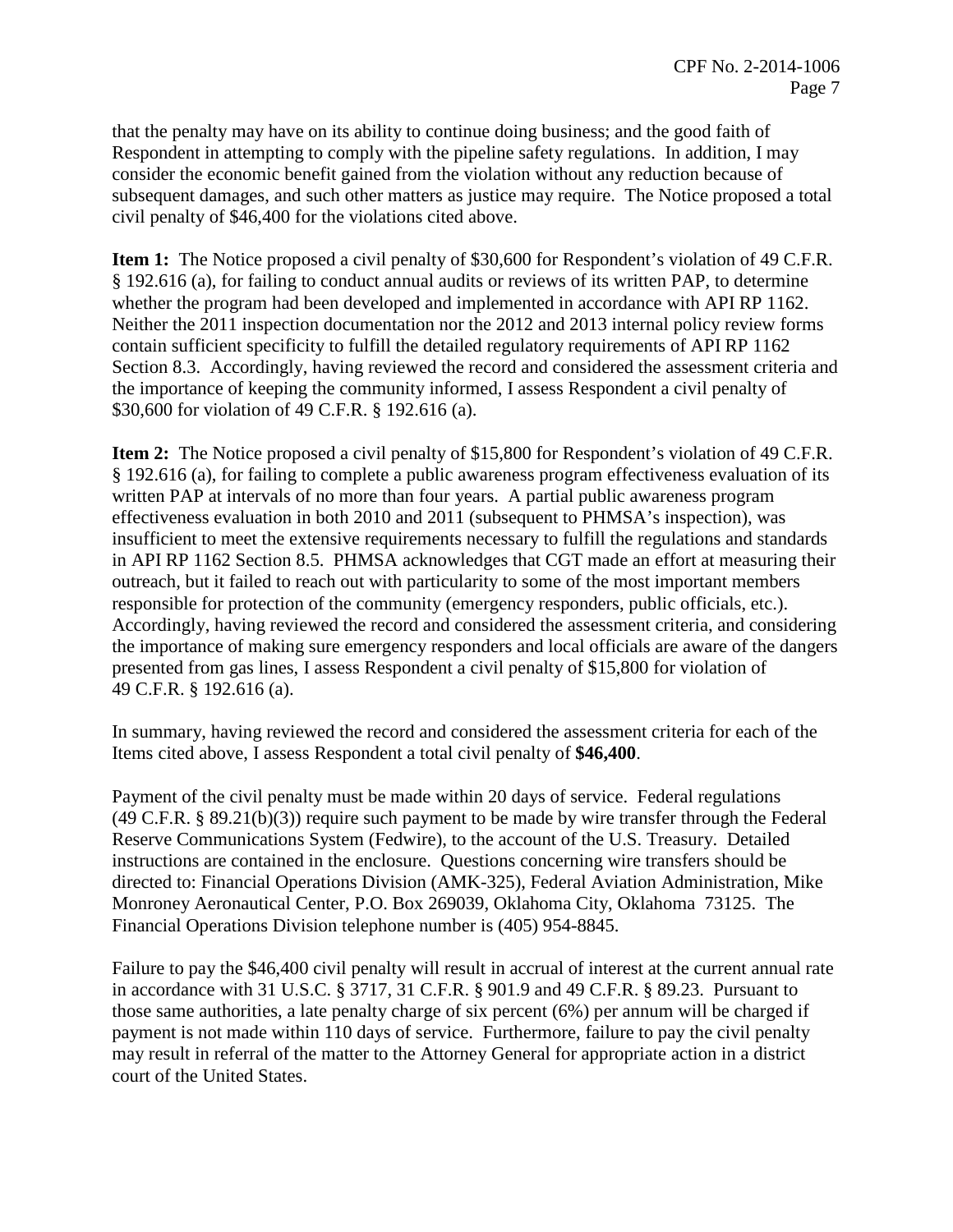## **COMPLIANCE ORDER**

The Notice proposed a compliance order with respect to Item 2 in the Notice for violations of 49 C.F.R. § 192.616. Under 49 U.S.C. § 60118(a), each person who engages in the transportation of gas or who owns or operates a pipeline facility is required to comply with the applicable safety standards established under chapter 601. Pursuant to the authority of 49 U.S.C. § 60118(b) and 49 C.F.R. § 190.217, Respondent is ordered to take the following actions to ensure compliance with the pipeline safety regulations applicable to its operations:

- 1. With respect to the violation of § 192.616 (**Item 2**), Respondent must:
	- Complete a written PAP effectiveness evaluation that meets the requirements of API RP 1162, Section 8 within **60 days** of issuance of the Final Order; and
	- Submit to the Director, Southern Region, the written effectiveness evaluation required above within **90 days** of issuance of the Final Order.

2. It is requested (not mandated) that Carolina maintain documentation of the safety improvement costs associated with fulfilling this Compliance Order and submit the total to Director, PHMSA Southern Region. It is requested that these costs be reported in two categories: 1) total cost associated with preparation/revision of plans, procedures, studies and analyses, and 2) total cost associated with replacements, addition and other changes to pipeline infrastructure.

The Director may grant an extension of time to comply with any of the required items upon a written request timely submitted by the Respondent and demonstrating good cause for an extension.

## **WARNING ITEM**

With respect to Item 3, the Notice alleged probable violation of Part 192 but did not propose a civil penalty or compliance order for this item. Therefore, this is considered to be warning items. The warning was for:

49 C.F.R. § 192.805 **(Item 3)** ─ Respondent's alleged failure to ensure through evaluation that individuals performing covered tasks under its Operator Qualification (OQ) Plan were qualified to perform the covered tasks.

If OPS finds a violation of this provision in a subsequent inspection, Respondent may be subject to future enforcement action.

Under 49 C.F.R. § 190.243, Respondent has the right to submit a Petition for Reconsideration of this Final Order. The petition must be sent to: Associate Administrator, Office of Pipeline Safety, PHMSA, 1200 New Jersey Avenue, SE, East Building, 2<sup>nd</sup> Floor, Washington, DC 20590, with a copy sent to the Office of Chief Counsel, PHMSA, at the same address. PHMSA will accept petitions received no later than 20 days after receipt of service of the Final Order by